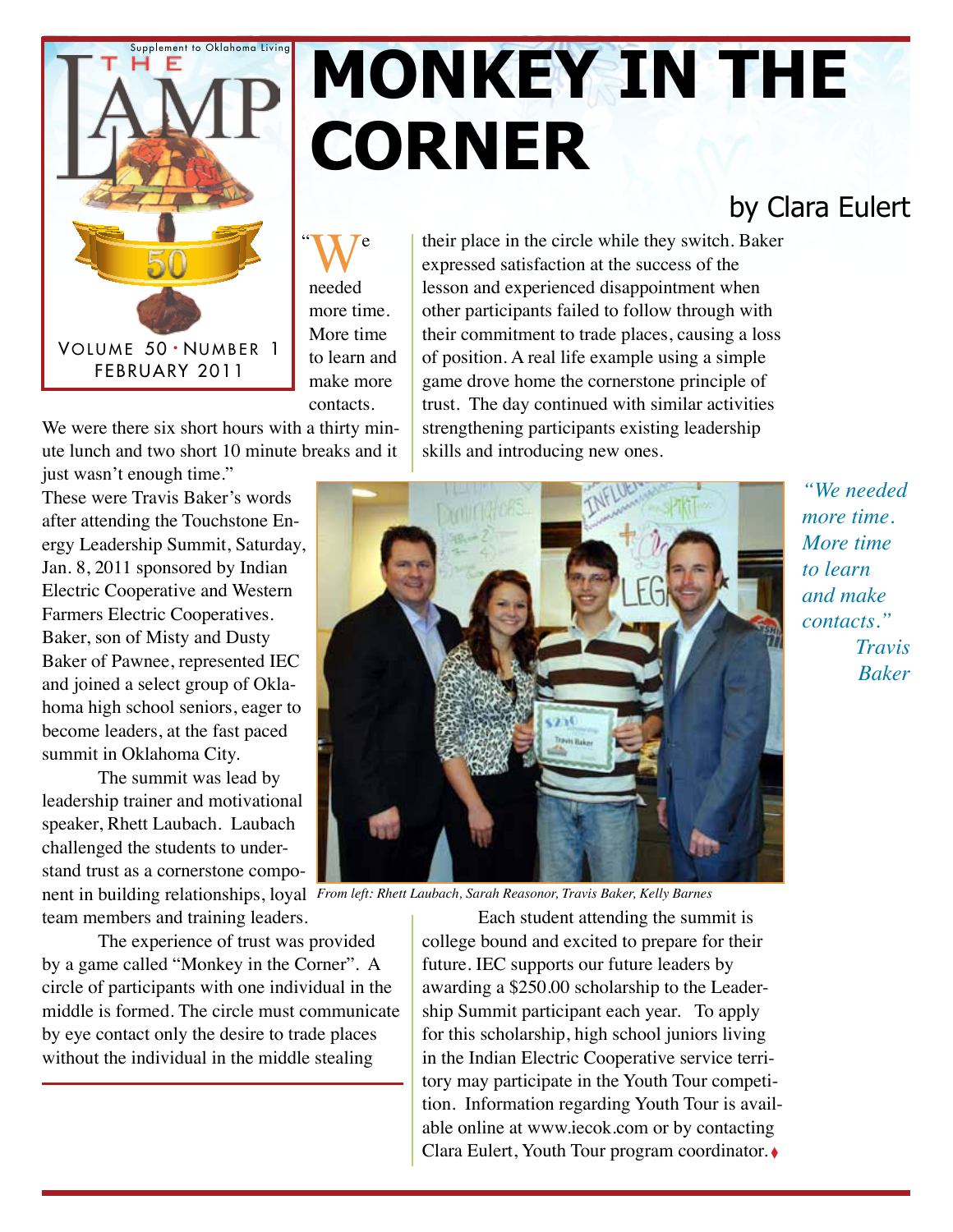# **Fielding Sees Continuing Progress In The Future.**

It was like chatting with an old friend more<br>than a journalistic interview. The purpose<br>was to discuss Cleveland optometrist Dr.<br>Greg Fielding's participation on IEC's Board of t was like chatting with an old friend more than a journalistic interview. The purpose was to discuss Cleveland optometrist Dr. Trustees. The conversation moved around like chess pieces on a board. Fielding is next in line for The Lamp's continuing series of,"getting to know your trustees." He is currently the president of the board, a position he has held once before in 2001-2003 during his 16 years of service to co-op members.

#### By C.L. Harmon

We began talking as to why he became interested in working on the board when he is already busy with his practice and family.

It turns out that Fielding "loves" being involved in community affairs. In 1994 he had already been a member and president of the Rotary Club and the Chamber of Commerce. He explained that he was looking for something else and the small-town optometrist cast his eyes upon the elected position of IEC board trustee.

> "I love it. We never have a dull moment and we really do have good board members," Fielding said. With each new question, we were moving into another direction of conversation.

He had been interested in the inner workings of rural electric cooperative for some time and felt this would give him the opportunity to learn about and contribute to his interest.

He said that when he joined the board in 1994. The prevalent issue at the time had to do with the National Rural Electric Cooperative Association (NRECA) wanting co-ops to diversify and start selling cable and wireless services. "There was a big push

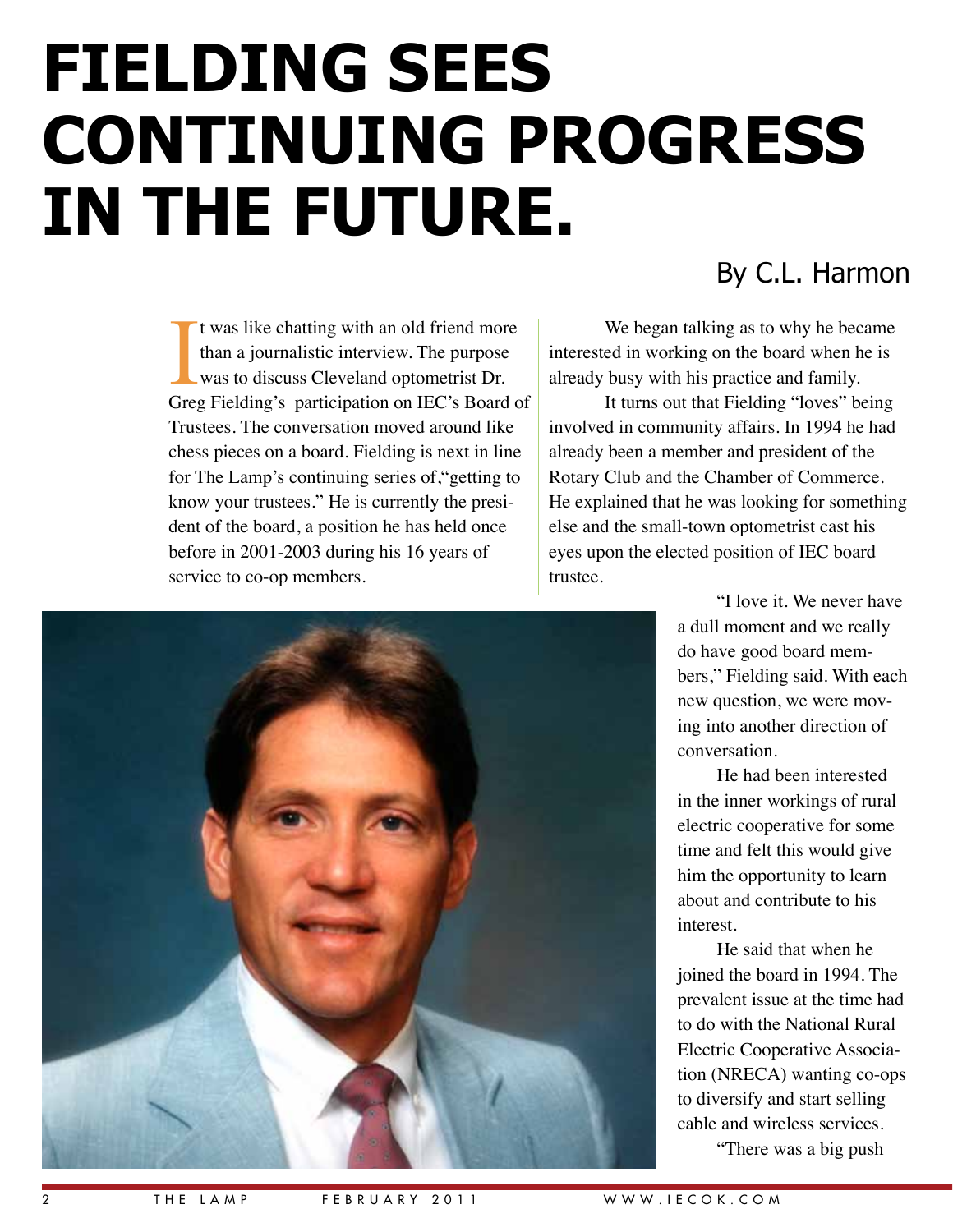for it and it was a big problem, but it fell on its face," Fielding said. In the years that followed, there would be other problems and issues but none that he and his fellow board members wouldn't handle.

He went on to talk about their latest challenge which is moving away from the burning of coal as a method to produce electricity. He said that 80% of the power IEC distributes is derived from the burning of coal. Coal is still the cheapest, most stable cost fuel for generating electricity.

Coal creates a two-fold problem he explained. The first being the 'carbon footprint' issue which deals with the greenhouse gases that are produced by the burning of fossil fuels such as coal. The E.P.A. (Environmental Protection Agency) regulations pertaining to the reduction of emitting these gasses force us to find a cleaner, more expensive, method to burn coal.

The second problem lies in the cost of shipping the coal to the plants. The coal comes from Wyoming and the added expense is reflected in member's monthly bills.

"We are working on diversifying our generation technologies," he said. The co-op currently uses natural gas, wind, and hydro power as methods of reducing carbon footprint. The Co-op works with KAMO who continuously looks into other options that technology makes available.

He said that he is happy to have been a part of the progress that has transpired over his time as a board member. Examples include, the

*"I love it. We never have a dull moment and we really do have some good board members." Greg Fielding*

colossal undertaking of clearing the right-ofways, installation of GPS in company trucks, retention of good employees, improvements in customer service, deploying a new IVR (Interactive Voice Response) system, and a new system for pole and equipment location, to name a few.

On a personal note, Fielding is an optometrist in Cleveland. He attended Oklahoma State University and Southeastern Oklahoma State University and studied optometry at Southern College of Optometry in Memphis, Tennessee.

A little known fact about Fielding is that he has two brothers who are also optometrists. One of those brothers had a practice in Cleveland. When Fielding graduated his brother convinced him to open up another office. Both brothers stayed busy until the bottom fell out of the oil market. A short time later his brother move to Cushing and opened up a practice in their home town.

"I love being an optometrist. I love Cleveland; it has been so good to me.," Fielding said.

He and his wife Liz have three children, a son, Ross, who just graduated with his master's degree from OSU, a daughter, Katie, who is a junior at OSU and his youngest daughter, Sarah, who is a senior at Cleveland. Liz is a physical therapist and contracts to Cleveland and Woodland schools...oh yeah and he is a big Cleveland Tigers fan too. ◊

### **2010 IEC Christmas Home Lighting Drawing**

Sharing the Christmas spirit is what it was all about for Cliff and Kimberly Hewitt when they entered the 2010 IEC Christmas Home Lighting Drawing. Their picture, drawn from the IEC prize hopper Dec. 22nd shortly after noon, won the Hewitt's a \$100.00 bill credit on their January IEC electric bill. Congratulations Kimberly and Cliff. ◊